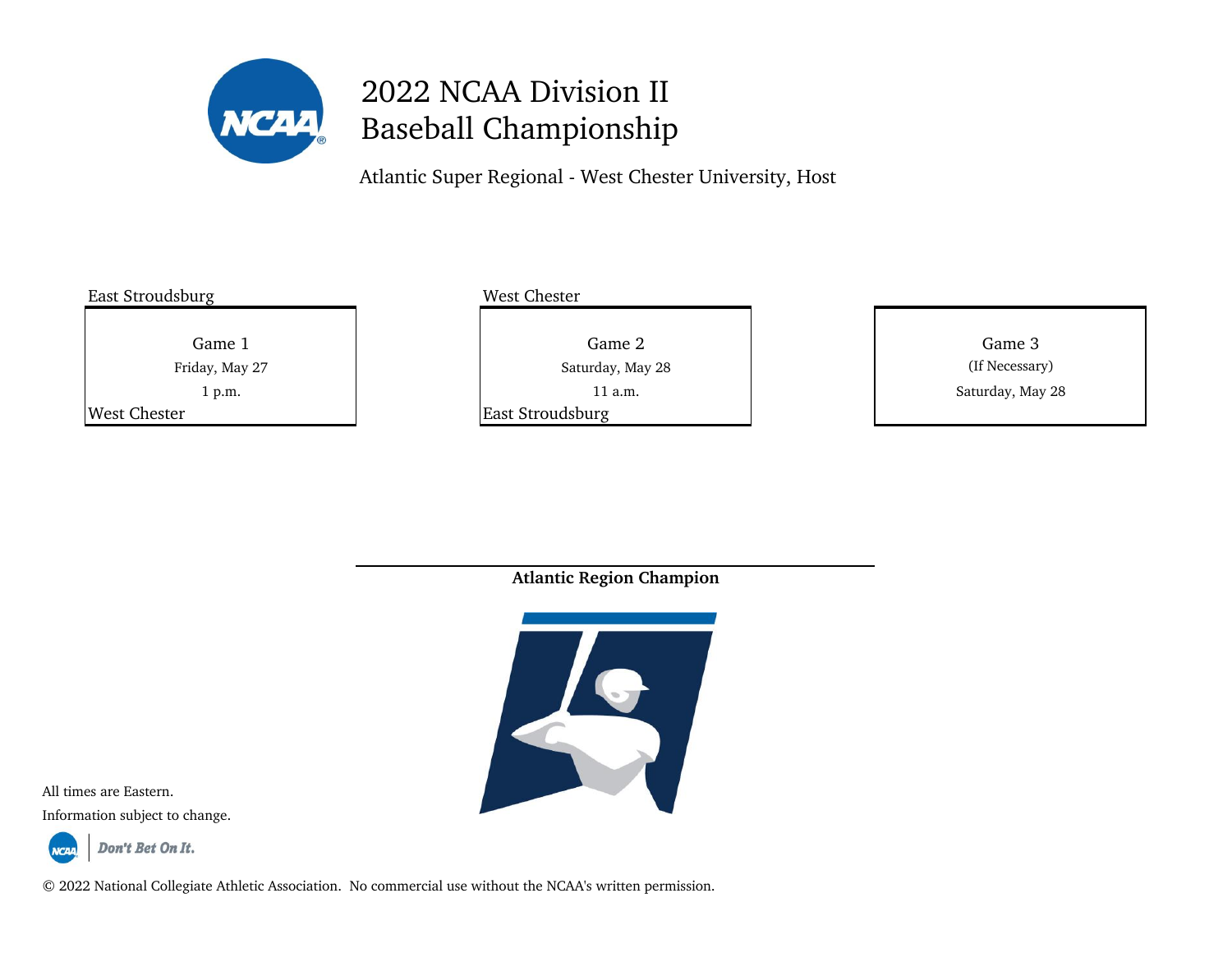

Central Super Regional - TBD, Host

| Augustana     |                |
|---------------|----------------|
|               |                |
|               | Game 1         |
|               | Friday, May 27 |
|               | 7 p.m.         |
| Southern Ark. |                |

#### Southern Ark.

Game 1 Game 2 Game 2 Game 2 Game 3 Game 3 Game 3

Augustana

3 p.m. Saturday, May 28 Saturday, May 28 (If Necessary)

**Central Region Champion**



All times are Eastern.

Information subject to change.

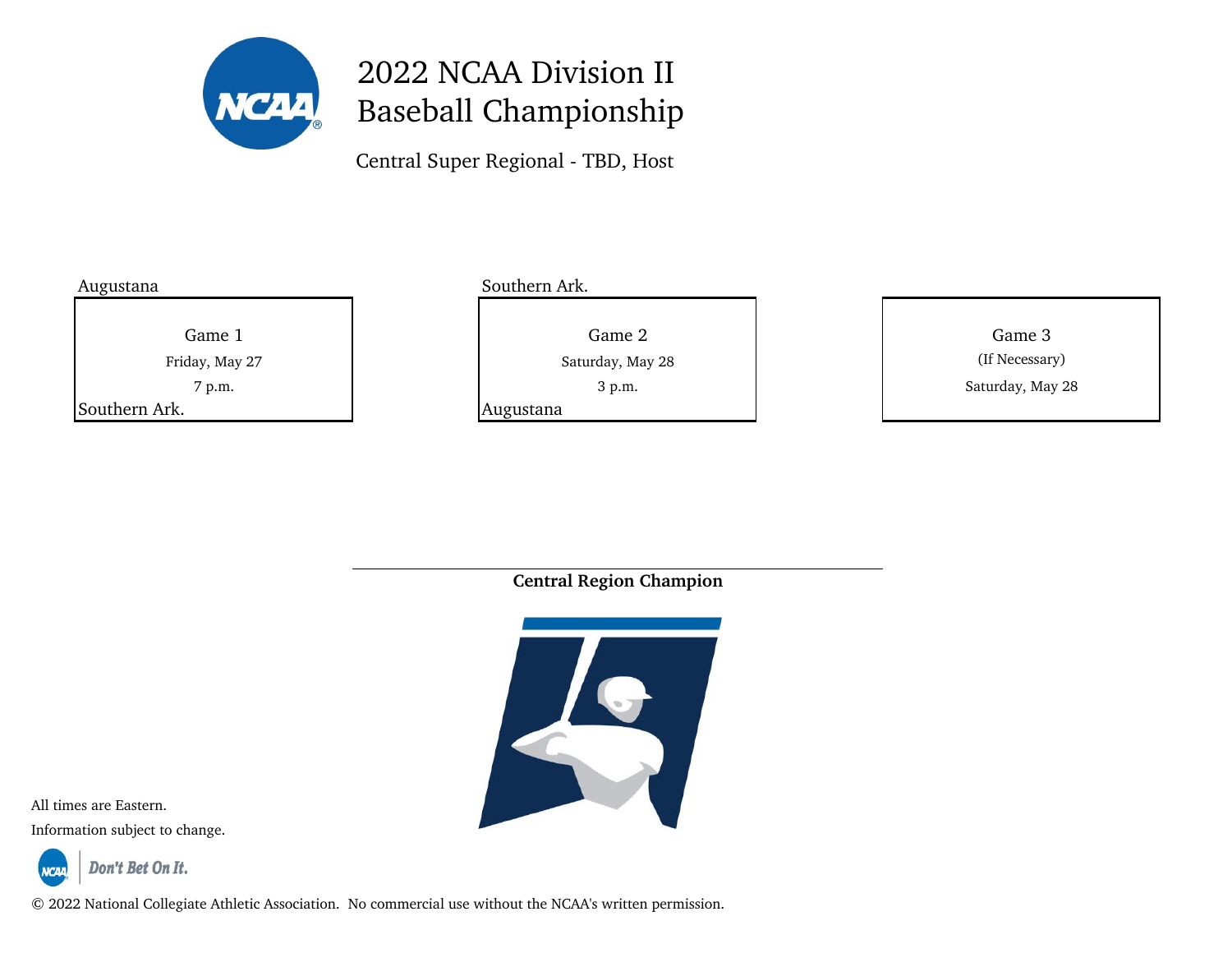

East Super Regional - Southern New Hampshire University, Host

| Molloy         | Southern N.H.    |                  |  |
|----------------|------------------|------------------|--|
| Game 1         | Game 2           | Game 3           |  |
| Friday, May 27 | Saturday, May 28 | (If Necessary)   |  |
| 3:30 p.m.      | Noon             | Saturday, May 28 |  |
| Southern N.H.  | Molloy           |                  |  |
|                |                  |                  |  |

**East Region Champion**



All times are Eastern.

Information subject to change.

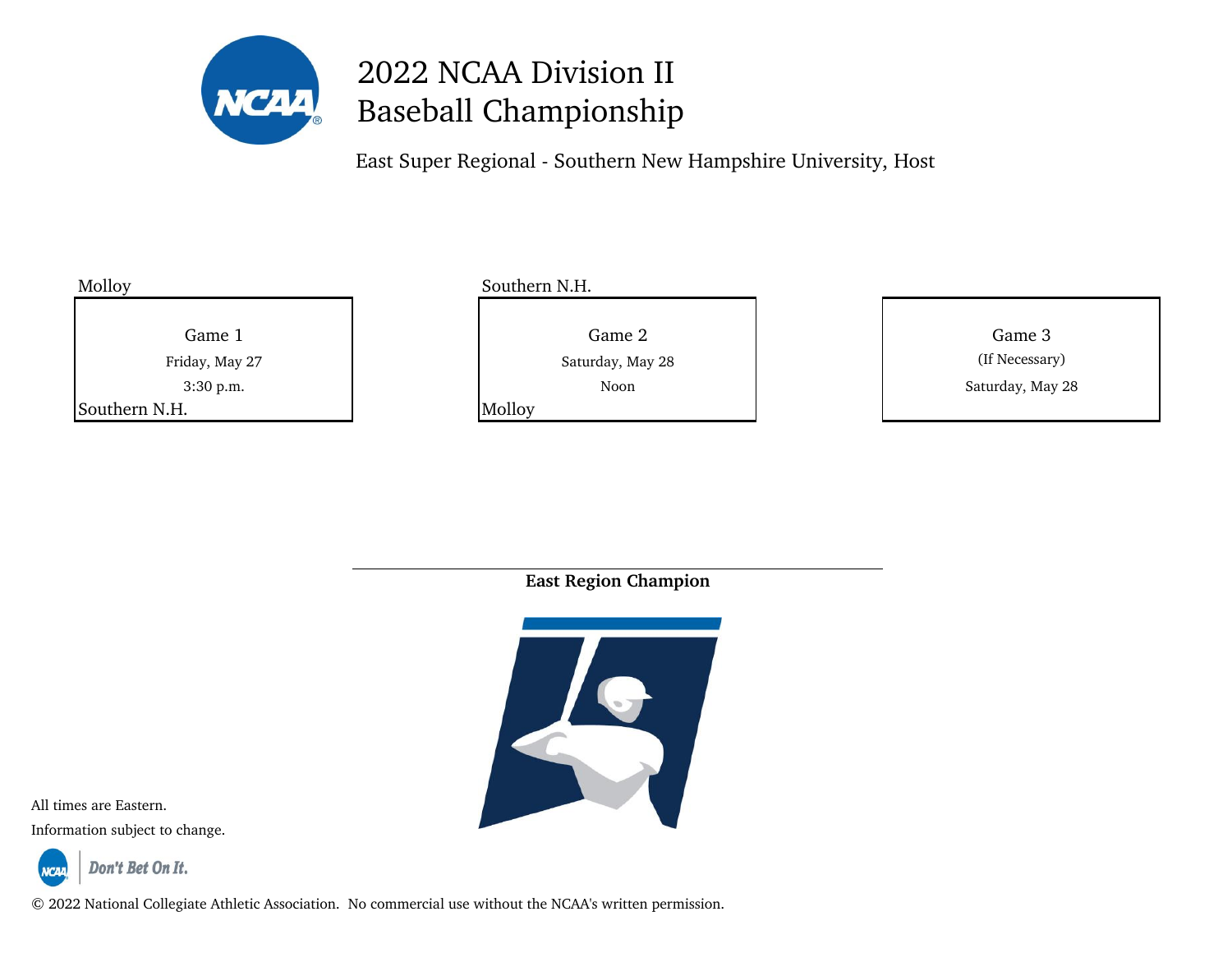

Midwest Super Regional - TBD, Host

| Quincy           |                |
|------------------|----------------|
|                  |                |
|                  | Game 1         |
|                  | Friday, May 27 |
|                  | 1 p.m.         |
| Ill. Springfield |                |

### Ill. Springfield

**Quincy** 

Game 1 Game 2 Game 2 Game 2 Game 3 Game 3 Game 3

11 a.m. Saturday, May 28 Saturday, May 28 (If Necessary)

**Midwest Region Champion**



All times are Eastern.

Information subject to change.

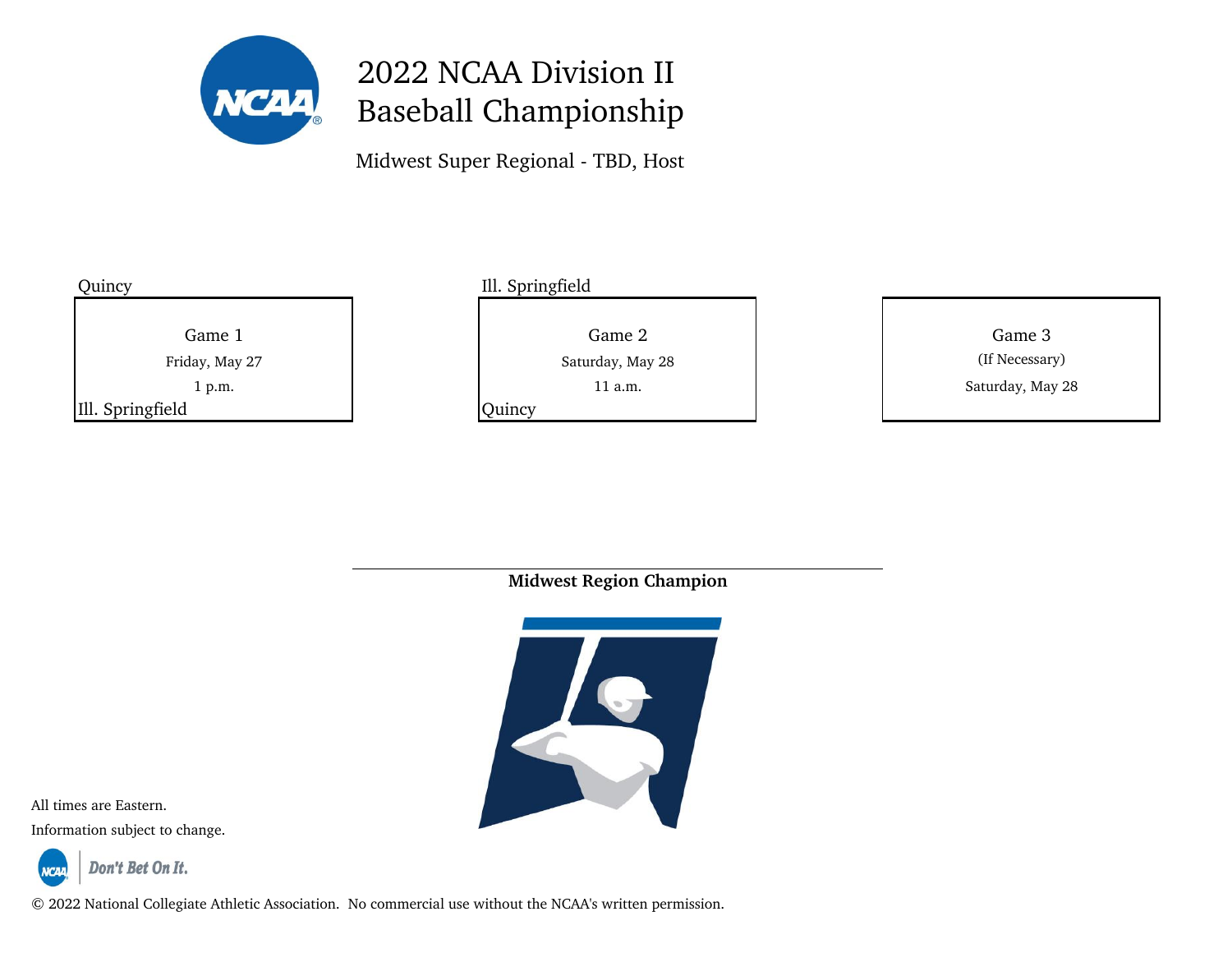

South Super Regional - TBD, Host



**South Region Champion**



All times are Eastern.

Information subject to change.

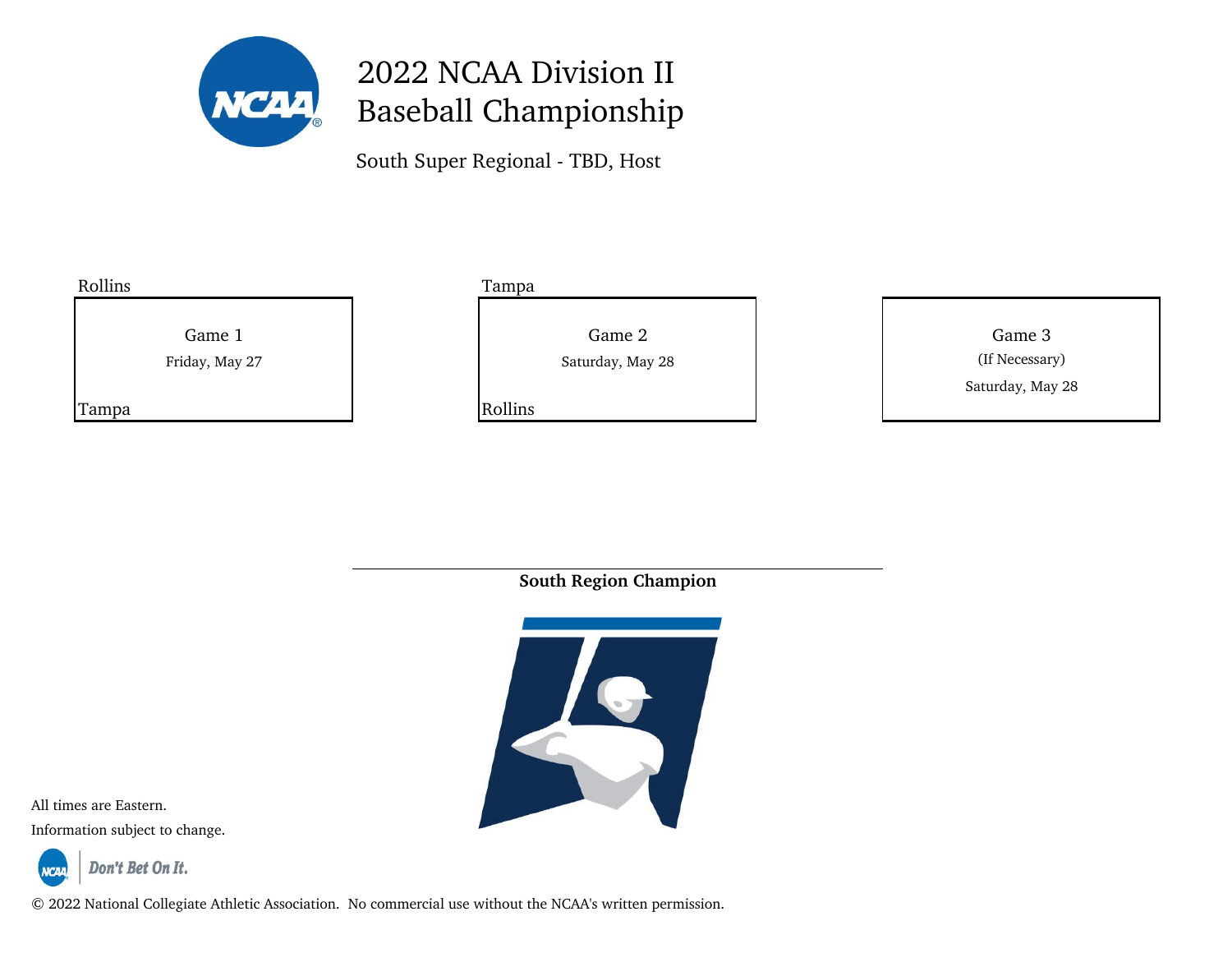

South Central Super Regional - Angelo State University, Host

Colorado Mesa **Angelo St.** Angelo St.

8 p.m.

Game 1 Game 2 Game 2 Game 2 Game 3 Game 3 Game 3 Friday, May 27 **If New York Constructs** Saturday, May 28

Angelo St. **Colorado Mesa** 

| iame 2      | Game 3           |
|-------------|------------------|
| day, May 28 | (If Necessary)   |
| 4 p.m.      | Saturday, May 28 |
|             |                  |

**South Central Region Champion**



All times are Eastern.

Information subject to change.

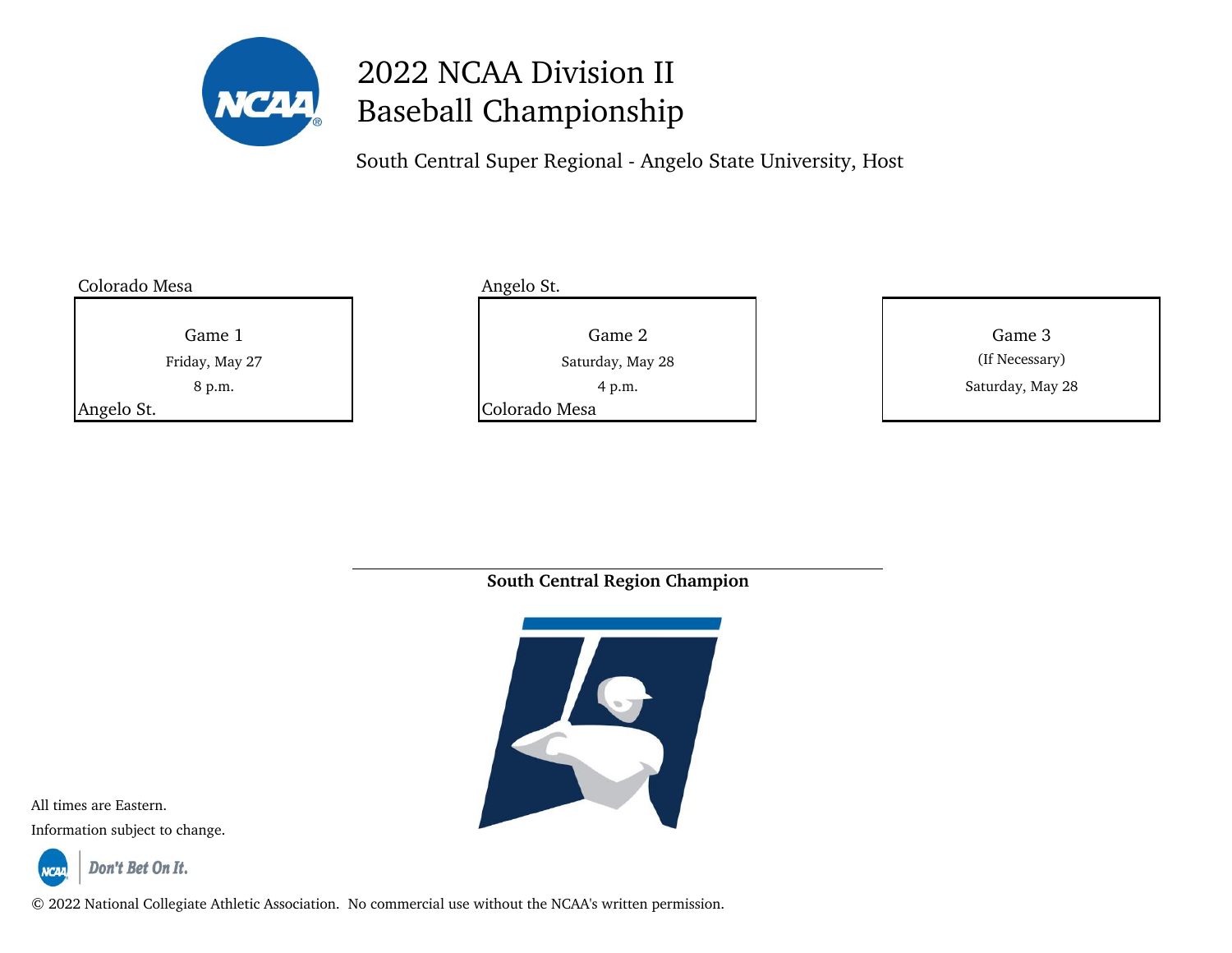

Southeast Super Regional - North Greenville University, Host

3 p.m.

Columbus St. North Greenville

Game 1 Game 2 Game 2 Game 2 Game 3 Game 3 Game 3

North Greenville **Columbus St.** Columbus St.

Noon Saturday, May 28 Friday, May 27 **Saturday, May 28** Saturday, May 28 (If Necessary)

**Southeast Region Champion**



All times are Eastern.

Information subject to change.



Don't Bet On It.